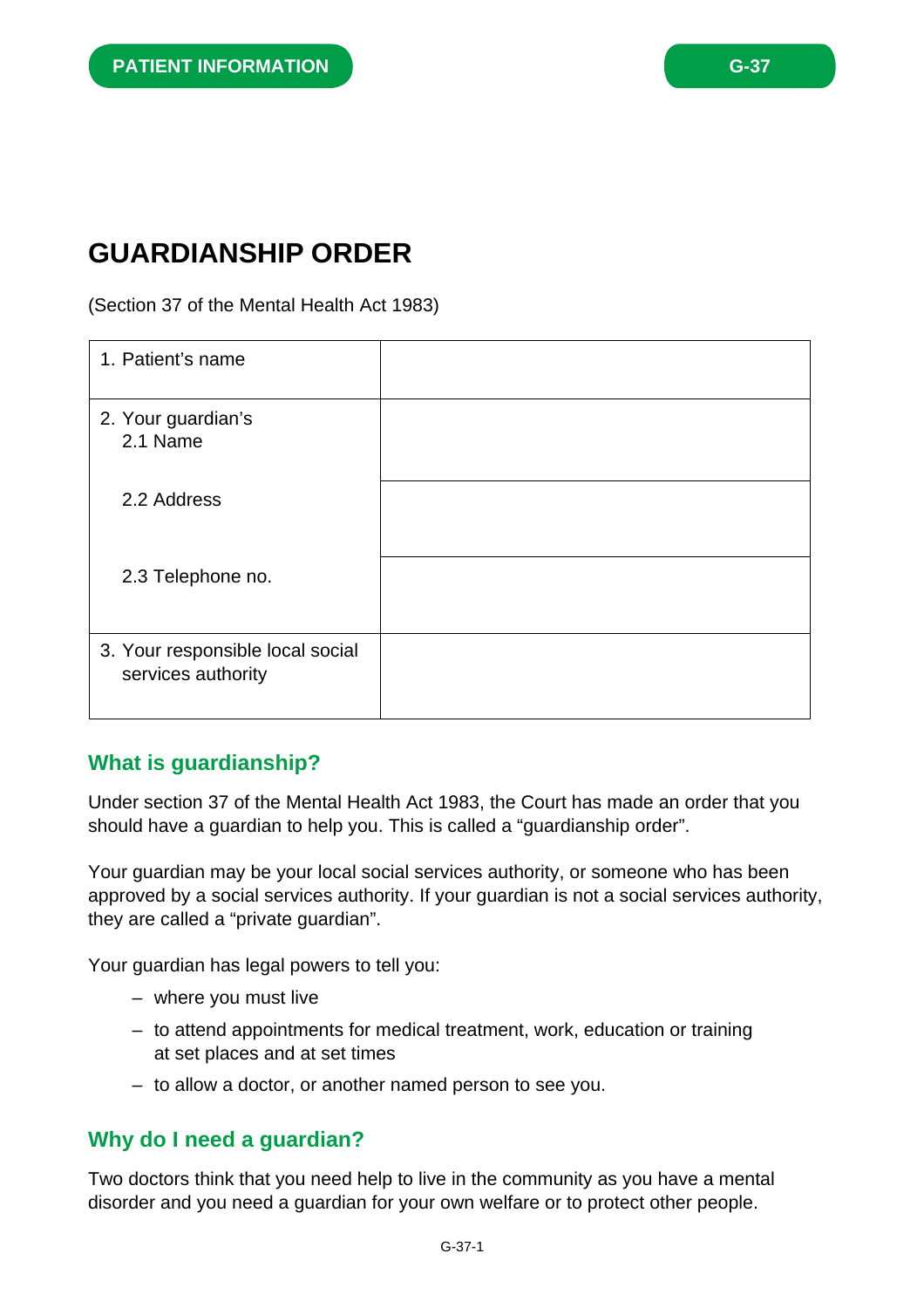### **How long does it last?**

Guardianship lasts for up to six months at first.

Your guardianship may be renewed for a further six months, and again for a further year at a time, if your responsible clinician or your nominated medical attendant thinks this is necessary. They will talk to you about this nearer the time.

Your responsible clinician is the doctor, or other person, asked by the local social services authority to say whether you still need a guardian. If you have a private guardian, this will be done by a doctor called your "nominated medical attendant" instead.

## **Can I appeal?**

Yes. You can appeal to the Court against the guardianship order. If you want to appeal you will have to do it quickly and it is best to ask a solicitor to help you. Ask your guardian or social worker about this and they will give you another leaflet.

If you want to stop having a guardian, you should talk to your guardian, your social worker, your responsible clinician or your nominated medical attendant.

You can also write to the social services authority to ask them to end your guardianship. Someone from the social services authority may want to talk to you before deciding whether you still need a guardian.

You and your nearest relative can also ask a Tribunal to say that you should not have a guardian any more. This leaflet explains further down who your nearest relative is.

## **What is a Tribunal and what happens?**

The Tribunal is an independent panel which can decide whether you still need a guardian. It will hold a meeting with you and with staff who know you. This meeting is called a "hearing". You can ask someone else to come to the hearing to help you, if you want. Before the hearing, the members of the Tribunal will read reports about you and your guardianship. One of the members of the Tribunal will also come to talk to you.

## **When can I apply to the Tribunal?**

You can apply to the Tribunal once at any time during the first six months of your guardianship. You can then apply again once during the next six months and then once in every year that you are still under guardianship.

Your nearest relative can apply to the Tribunal once at any time during the first year of your guardianship and then again once in every year that you are still under guardianship.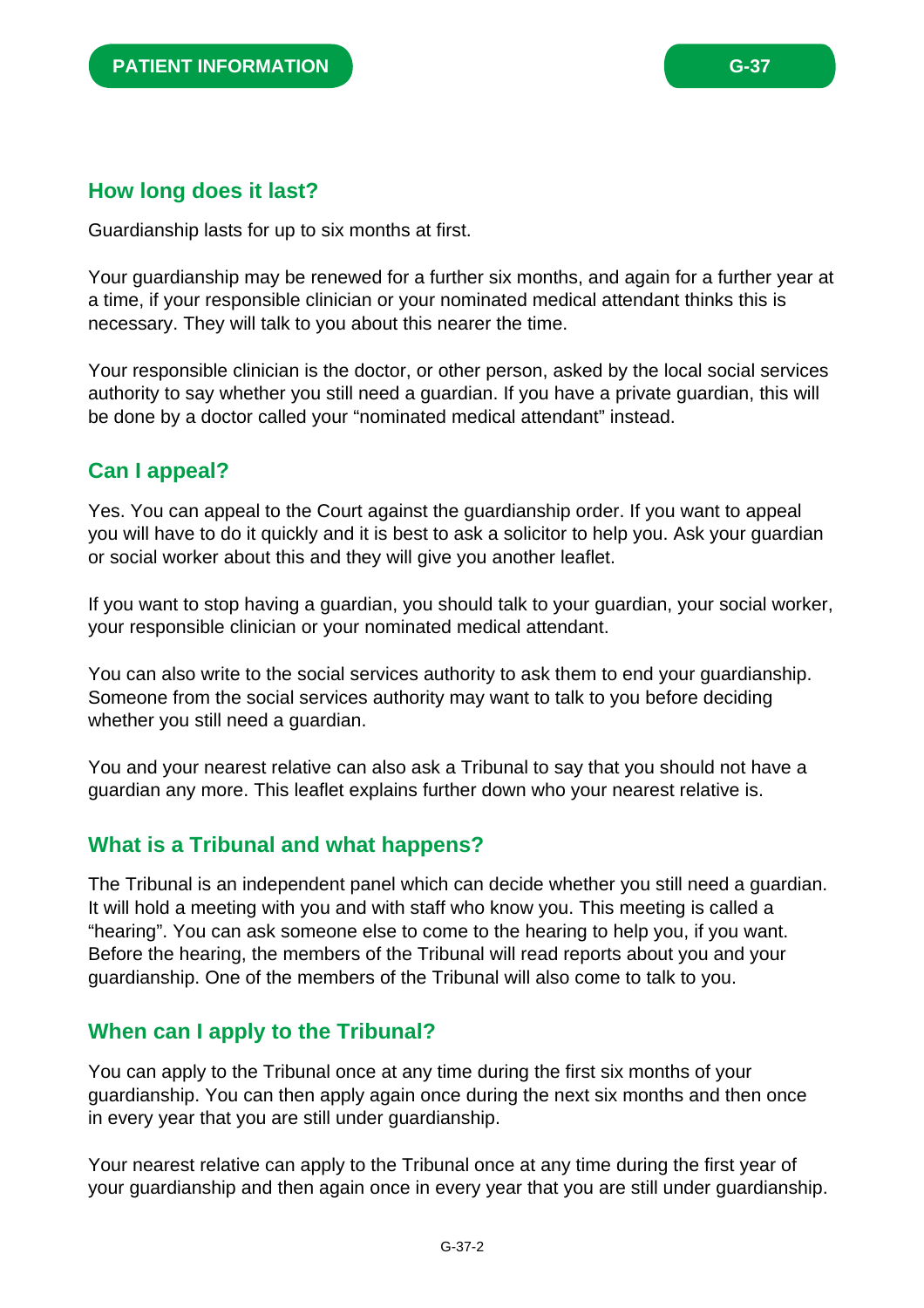If you want to apply to the Tribunal you can write to:

The Tribunals Service PO BOX 8793 5th Floor Leicester LE1 8BN Tel. 0845 2232022

You can ask a solicitor to write to the Tribunal for you and help you at the hearing. Your social services authority and the Law Society have a list of solicitors who specialise in this. You will not have to pay for help from a solicitor with this. It is free of charge under the Legal Aid scheme.

#### **Help from an independent mental health advocate**

You are entitled to help from an independent mental health advocate if you want it. These advocates are independent of people involved in your care. They can help you get information about your care [and any treatment you may be receiving], why you are under guardianship and what it means. They can help you understand what you are told by people involved in your care. If you want, they can help you talk to these people or they can talk to them for you. They can also help you with the Tribunal.

You can contact the independent mental health advocacy service yourself. The telephone number for the advocacy service is:

If you do not want to contact the advocacy service yourself, you can ask the person who gave this leaflet to contact the advocacy service for you. You can also ask your nearest relative to contact the advocacy service for you.

#### **Letting your nearest relative know**

A copy of this leaflet will be given to the person the Mental Health Act says is your nearest relative.

There is a list of people in the Mental Health Act who are treated as your relatives. Normally, the person who comes highest in that list is your nearest relative. Your social services authority can give you a leaflet which explains this and what rights your nearest relative has in connection with your care and treatment.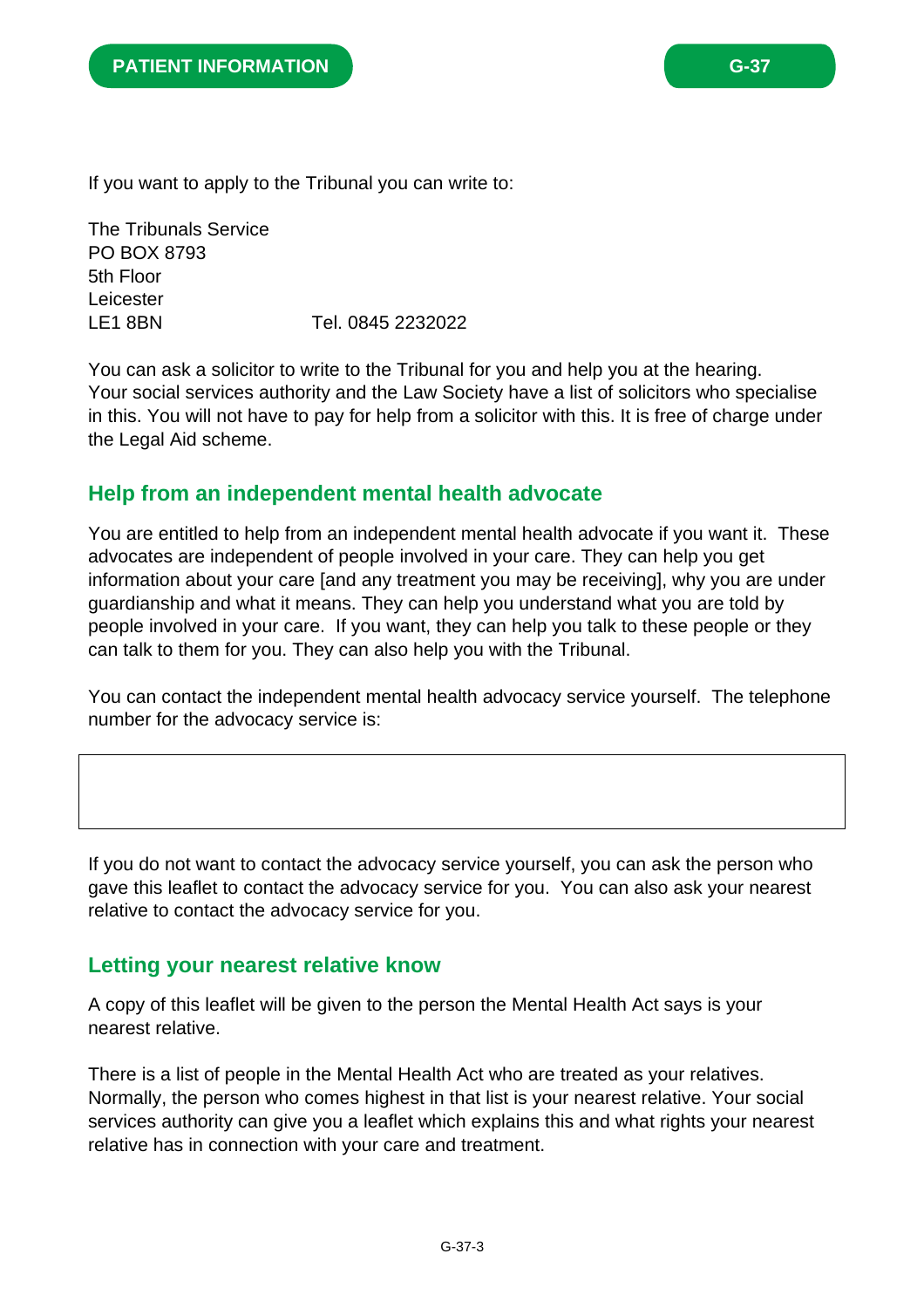In your case, we have been told that your nearest relative is:

If you do not want this person to receive a copy of the leaflet, please tell your guardian, social worker or the person who gave you this leaflet.

#### **Changing your nearest relative**

If you do not think this person is suitable to be your nearest relative, you can apply to the County Court for someone else to be treated as your nearest relative instead. Your social services authority can give you a leaflet that explains this.

## **Code of Practice**

There is a Code of Practice that gives advice about the Mental Health Act to people involved in your care. They have to consider what the Code says when they take decisions about your care. You can ask to see a copy of the Code, if you want.

## **How do I complain?**

If you want to complain about anything to do with your guardianship, please speak to the person who gave you this leaflet. They may be able to sort the matter out. They can also give you information about your local social services authority's complaints procedure, which you can use to try to sort out your complaint. They can also tell you about any other people who can help you make your complaint, for example an independent mental health advocate (see above).

You can go to the Local Government Ombudsman as well, even if the local council is still looking into your complaint. If you have access to the internet, the Local Government Ombudsman website, www.lgo.org.uk, tells you how to complain about local councils. Or you can telephone them on 0845 602 1983.

You can also complain to an independent Commission. This is called the Care Quality Commission and it monitors how the Mental Health Act is used, to make sure it is used correctly and that patients are cared for properly while they are under guardianship. You can ask for another leaflet explaining how to contact the Commission.